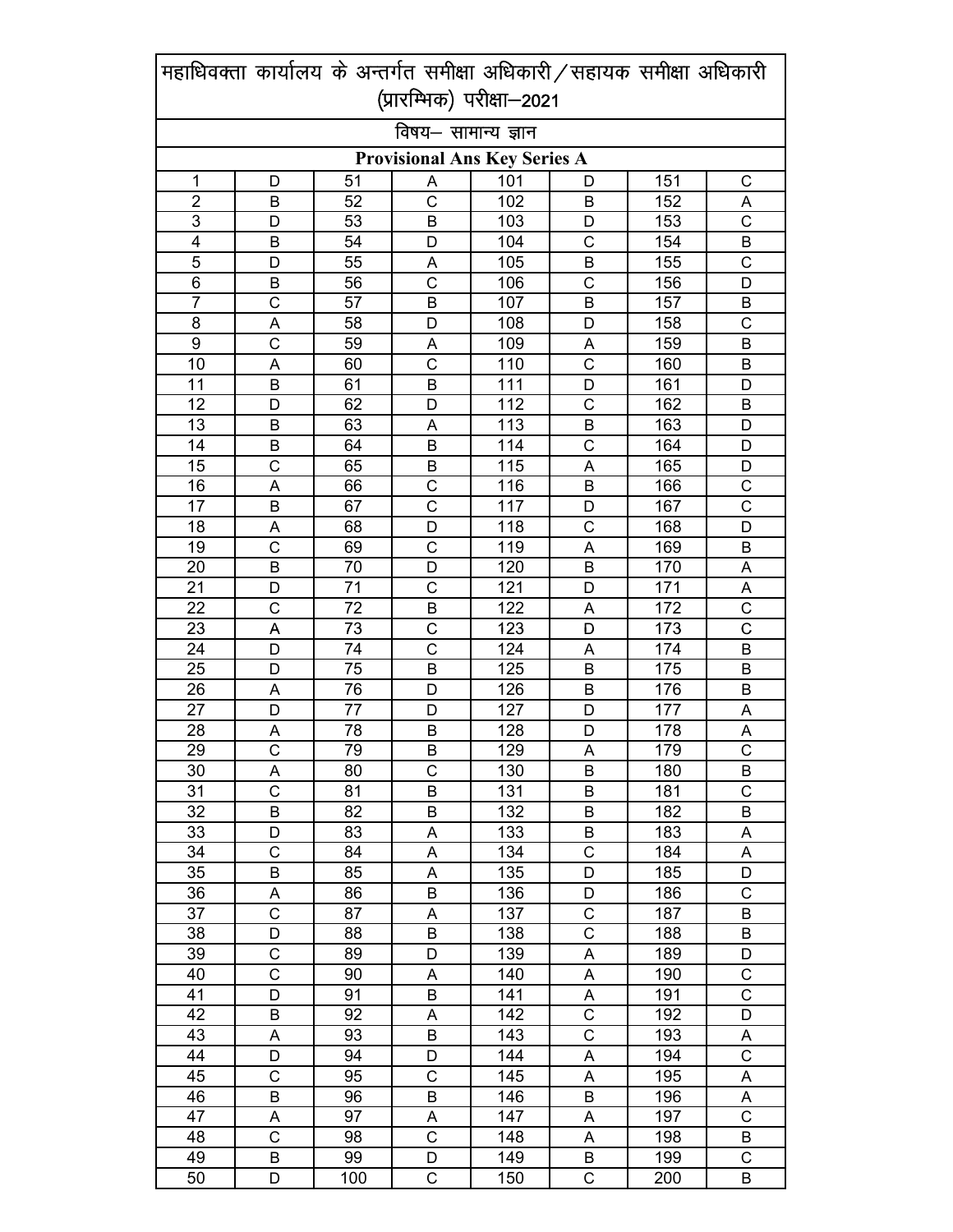|                 | महाधिवक्ता कार्यालय के अन्तर्गत समीक्षा अधिकारी / सहायक समीक्षा अधिकारी |     |                                     |                  |                |     |                       |
|-----------------|-------------------------------------------------------------------------|-----|-------------------------------------|------------------|----------------|-----|-----------------------|
|                 |                                                                         |     | (प्रारम्भिक) परीक्षा-2021           |                  |                |     |                       |
|                 |                                                                         |     | विषय– सामान्य ज्ञान                 |                  |                |     |                       |
|                 |                                                                         |     | <b>Provisional Ans Key Series B</b> |                  |                |     |                       |
| 1               | $\mathsf C$                                                             | 51  | A                                   | 101              | Α              | 151 | C                     |
| $\overline{2}$  | D                                                                       | 52  | В                                   | 102              | Α              | 152 | $\overline{C}$        |
| 3               | B                                                                       | 53  | A                                   | 103              | C              | 153 | D                     |
| 4               | A                                                                       | 54  | A                                   | 104              | C              | 154 | A                     |
| 5               | D                                                                       | 55  | D                                   | 105              | A              | 155 | $\mathsf{C}$          |
| $\overline{6}$  | C                                                                       | 56  | $\mathsf{C}$                        | 106              | A              | 156 | A                     |
| $\overline{7}$  | B                                                                       | 57  | B                                   | 107              | B              | 157 | A                     |
| 8               | Α                                                                       | 58  | A                                   | 108              | C              | 158 | $\mathsf{C}$          |
| 9               | $\mathsf{C}$                                                            | 59  | $\mathsf{C}$                        | 109              | A              | 159 | $\sf B$               |
| 10              | B                                                                       | 60  | D                                   | 110              | B              | 160 | C                     |
| 11              | D                                                                       | 61  | $\mathsf{C}$                        | 111              | C              | 161 | B                     |
| 12              | C                                                                       | 62  | D                                   | 112              | $\overline{C}$ | 162 | D                     |
| 13              | C                                                                       | 63  | B                                   | 113              | Α              | 163 | B                     |
| 14              | B                                                                       | 64  | B                                   | 114              | C              | 164 | D                     |
| $\overline{15}$ | D                                                                       | 65  | $\mathsf{C}$                        | 115              | B              | 165 | B                     |
| 16              | A                                                                       | 66  | B                                   | 116              | $\mathsf C$    | 166 | D                     |
| 17              | Ċ                                                                       | 67  | $\mathsf{C}$                        | 117              | D              | 167 | B                     |
| 18              | B                                                                       | 68  | B                                   | 118              | Α              | 168 | $\mathsf{C}$          |
| 19              | D                                                                       | 69  | D                                   | 119              | C              | 169 | Α                     |
| 20              | A                                                                       | 70  | A                                   | 120              | B              | 170 | $\overline{\text{c}}$ |
| 21              | Ċ                                                                       | 71  | $\mathsf{C}$                        | 121              | B              | 171 | A                     |
| 22              | B                                                                       | 72  | D                                   | 122              | D              | 172 | B                     |
| 23              | A                                                                       | 73  | $\overline{C}$                      | $\overline{123}$ | B              | 173 | D                     |
| 24              | Α                                                                       | 74  | D                                   | 124              | D              | 174 | D                     |
| 25              | B                                                                       | 75  | C                                   | 125              | В              | 175 | B                     |
| 26              | B                                                                       | 76  | A                                   | 126              | D              | 176 | $\overline{C}$        |
| 27              | C                                                                       | 77  | B                                   | 127              | C              | 177 | A                     |
| 28              | $\mathsf C$                                                             | 78  | D                                   | 128              | C              | 178 | $\mathsf B$           |
| 29              | D                                                                       | 79  | $\overline{\text{c}}$               | 129              | D              | 179 | A                     |
| 30              | C                                                                       | 80  | Α                                   | 130              | В              | 180 | C                     |
| 31              | D                                                                       | 81  | B                                   | 131              | Α              | 181 | В                     |
| 32              | D                                                                       | 82  | D                                   | 132              | Α              | 182 | D                     |
| 33              | В                                                                       | 83  | A                                   | 133              | C              | 183 | $\mathsf{C}$          |
| 34              | C                                                                       | 84  | D                                   | 134              | C              | 184 | Α                     |
| 35              | C                                                                       | 85  | Α                                   | 135              | B              | 185 | D                     |
| 36              | B                                                                       | 86  | B                                   | 136              | B              | 186 | D                     |
| 37              | D                                                                       | 87  | B                                   | 137              | D              | 187 | B                     |
| 38              | D                                                                       | 88  | D                                   | 138              | A              | 188 | D                     |
| 39              | B                                                                       | 89  | D                                   | 139              | Α              | 189 | A                     |
| 40              | B                                                                       | 90  | A                                   | 140              | C              | 190 | $\overline{\text{c}}$ |
| 41              | C                                                                       | 91  | B                                   | 141              | B              | 191 | Α                     |
| 42              | B                                                                       | 92  | B                                   | 142              | С              | 192 | C                     |
| 43              | B                                                                       | 93  | B                                   | 143              | B              | 193 | B                     |
| 44              | C                                                                       | 94  | В                                   | 144              | Α              | 194 | D                     |
| 45              | Α                                                                       | 95  | $\mathsf C$                         | 145              | A              | 195 | $\mathsf{C}$          |
| 46              | А                                                                       | 96  | D                                   | 146              | D              | 196 | B                     |
| 47              | B                                                                       | 97  | D                                   | 147              | С              | 197 | Α                     |
| 48              | A                                                                       | 98  | B                                   | 148              | B              | 198 | $\mathsf{C}$          |
| 49              | B                                                                       | 99  | $\mathsf C$                         | 149              | B              | 199 | D                     |
| 50              | D                                                                       | 100 | A                                   | 150              | Β              | 200 | Α                     |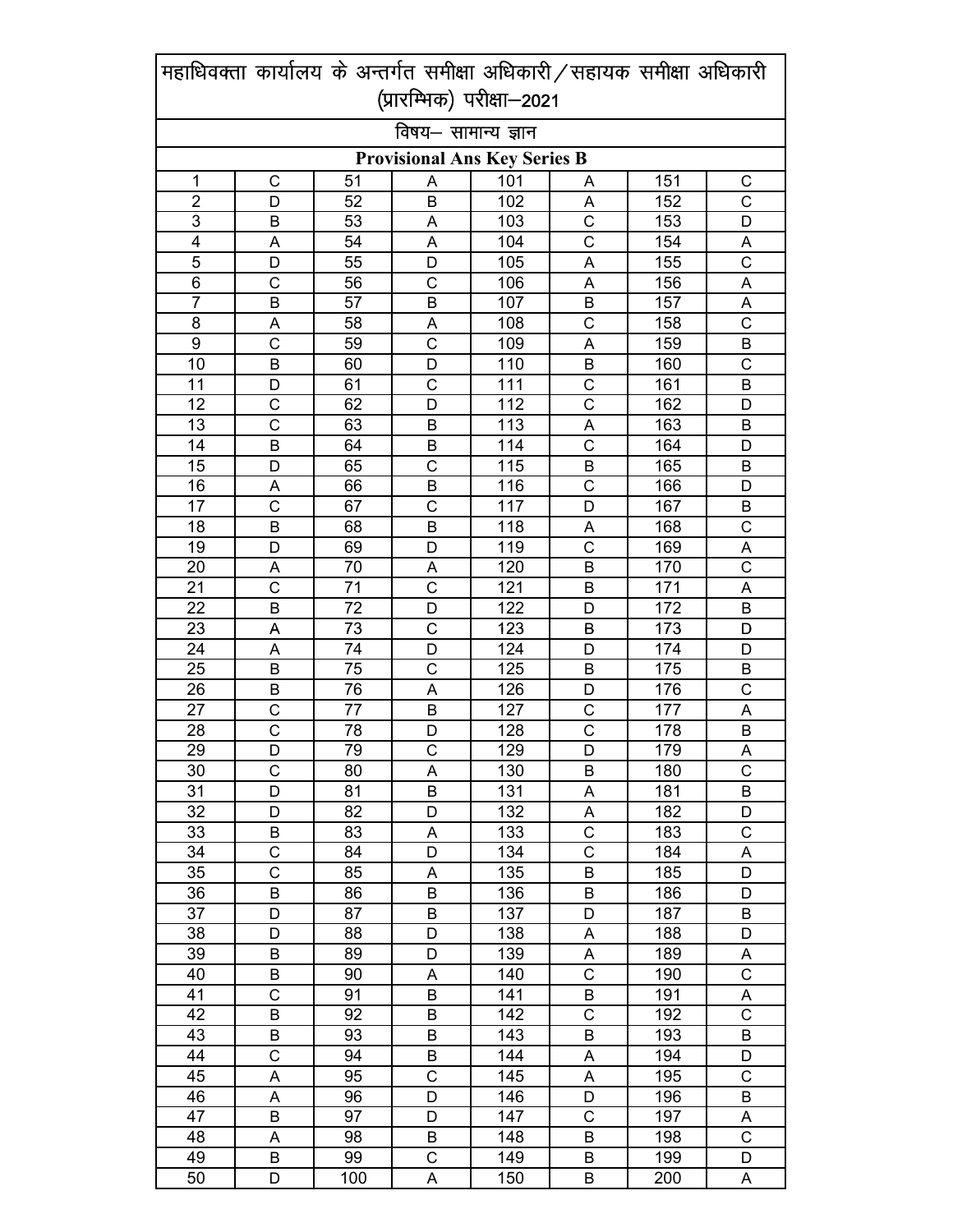|                | महाधिवक्ता कार्यालय के अन्तर्गत समीक्षा अधिकारी / सहायक समीक्षा अधिकारी |     |                                     |     |                       |     |                       |
|----------------|-------------------------------------------------------------------------|-----|-------------------------------------|-----|-----------------------|-----|-----------------------|
|                |                                                                         |     | (प्रारम्भिक) परीक्षा-2021           |     |                       |     |                       |
|                |                                                                         |     | विषय- सामान्य ज्ञान                 |     |                       |     |                       |
|                |                                                                         |     | <b>Provisional Ans Key Series C</b> |     |                       |     |                       |
| 1              | A                                                                       | 51  | D                                   | 101 | D                     | 151 | В                     |
| $\overline{2}$ | B                                                                       | 52  | D                                   | 102 | C                     | 152 | Α                     |
| 3              | A                                                                       | 53  | В                                   | 103 | B                     | 153 | $\mathsf{C}$          |
| 4              | B                                                                       | 54  | D                                   | 104 | B                     | 154 | D                     |
| 5              | D                                                                       | 55  | A                                   | 105 | B                     | 155 | A                     |
| 6              | A                                                                       | 56  | A                                   | 106 | Α                     | 156 | D                     |
| $\overline{7}$ | B                                                                       | 57  | A                                   | 107 | $\overline{\text{c}}$ | 157 | D                     |
| 8              | А                                                                       | 58  | C                                   | 108 | D                     | 158 | B                     |
| 9              | A                                                                       | 59  | $\mathsf{C}$                        | 109 | Α                     | 159 | A                     |
| 10             | A                                                                       | 60  | A                                   | 110 | $\overline{C}$        | 160 | D                     |
| 11             | Ċ                                                                       | 61  | A                                   | 111 | A                     | 161 | $\mathsf{C}$          |
| 12             | B                                                                       | 62  | B                                   | 112 | A                     | 162 | B                     |
| 13             | A                                                                       | 63  | C                                   | 113 | C                     | 163 | A                     |
| 14             | C                                                                       | 64  | C                                   | 114 | B                     | 164 | $\mathsf{C}$          |
| 15             | D                                                                       | 65  | B                                   | 115 | C                     | 165 | B                     |
| 16             | $\mathsf{C}$                                                            | 66  | $\mathsf{C}$                        | 116 | B                     | 166 | D                     |
| 17             | D                                                                       | 67  | $\mathsf{C}$                        | 117 | D                     | 167 | C                     |
| 18             | B                                                                       | 68  | A                                   | 118 | C                     | 168 | $\overline{\text{c}}$ |
| 19             | B                                                                       | 69  | $\mathsf{C}$                        | 119 | D                     | 169 | B                     |
| 20             | D                                                                       | 70  | B                                   | 120 | B                     | 170 | D                     |
| 21             | B                                                                       | 71  | $\mathsf{C}$                        | 121 | D                     | 171 | A                     |
| 22             | Ċ                                                                       | 72  | D                                   | 122 | Β                     | 172 | $\mathsf{C}$          |
| 23             | B                                                                       | 73  | A                                   | 123 | $\mathsf C$           | 173 | B                     |
| 24             | D                                                                       | 74  | A                                   | 124 | Α                     | 174 | D                     |
| 25             | A                                                                       | 75  | В                                   | 125 | C                     | 175 | Α                     |
| 26             | $\mathsf{C}$                                                            | 76  | B                                   | 126 | A                     | 176 | $\overline{\text{c}}$ |
| 27             | D                                                                       | 77  | D                                   | 127 | B                     | 177 | B                     |
| 28             | C                                                                       | 78  | B                                   | 128 | D                     | 178 | $rac{A}{C}$           |
| 29             | D                                                                       | 79  | D                                   | 129 | D                     | 179 |                       |
| 30             | C                                                                       | 80  | B                                   | 130 | B                     | 180 | B                     |
| 31             | А                                                                       | 81  | C                                   | 131 | С                     | 181 | В                     |
| 32             | B                                                                       | 82  | $\mathsf C$                         | 132 | Α                     | 182 | $\mathsf C$           |
| 33             | D                                                                       | 83  | $\mathsf C$                         | 133 | В                     | 183 | $\mathsf C$           |
| 34             | C                                                                       | 84  | D                                   | 134 | Α                     | 184 | D                     |
| 35             | А                                                                       | 85  | B                                   | 135 | C                     | 185 | $\mathsf C$           |
| 36             | B                                                                       | 86  | A                                   | 136 | В                     | 186 | D                     |
| 37             | D                                                                       | 87  | A                                   | 137 | D                     | 187 | D                     |
| 38             | A                                                                       | 88  | $\mathsf C$                         | 138 | C                     | 188 | A                     |
| 39             | D                                                                       | 89  | $\mathsf{C}$                        | 139 | A                     | 189 | $\mathsf{C}$          |
| 40             | A                                                                       | 90  | B                                   | 140 | D                     | 190 | $\overline{\text{c}}$ |
| 41             | B                                                                       | 91  | B                                   | 141 | D                     | 191 | B                     |
| 42             | B                                                                       | 92  | D                                   | 142 | В                     | 192 | D                     |
| 43             | C                                                                       | 93  | D                                   | 143 | B                     | 193 | D                     |
| 44             | D                                                                       | 94  | A                                   | 144 | Α                     | 194 | B                     |
| 45             | A                                                                       | 95  | $\mathsf C$                         | 145 | $\mathsf C$           | 195 | В                     |
| 46             | B                                                                       | 96  | B                                   | 146 | Α                     | 196 | $\mathsf{C}$          |
| 47             | В                                                                       | 97  | C                                   | 147 | C                     | 197 | В                     |
| 48             | B                                                                       | 98  | B                                   | 148 | B                     | 198 | В                     |
| 49             | B                                                                       | 99  | A                                   | 149 | D                     | 199 | $\mathsf C$           |
| 50             | C                                                                       | 100 | A                                   | 150 | С                     | 200 | B                     |